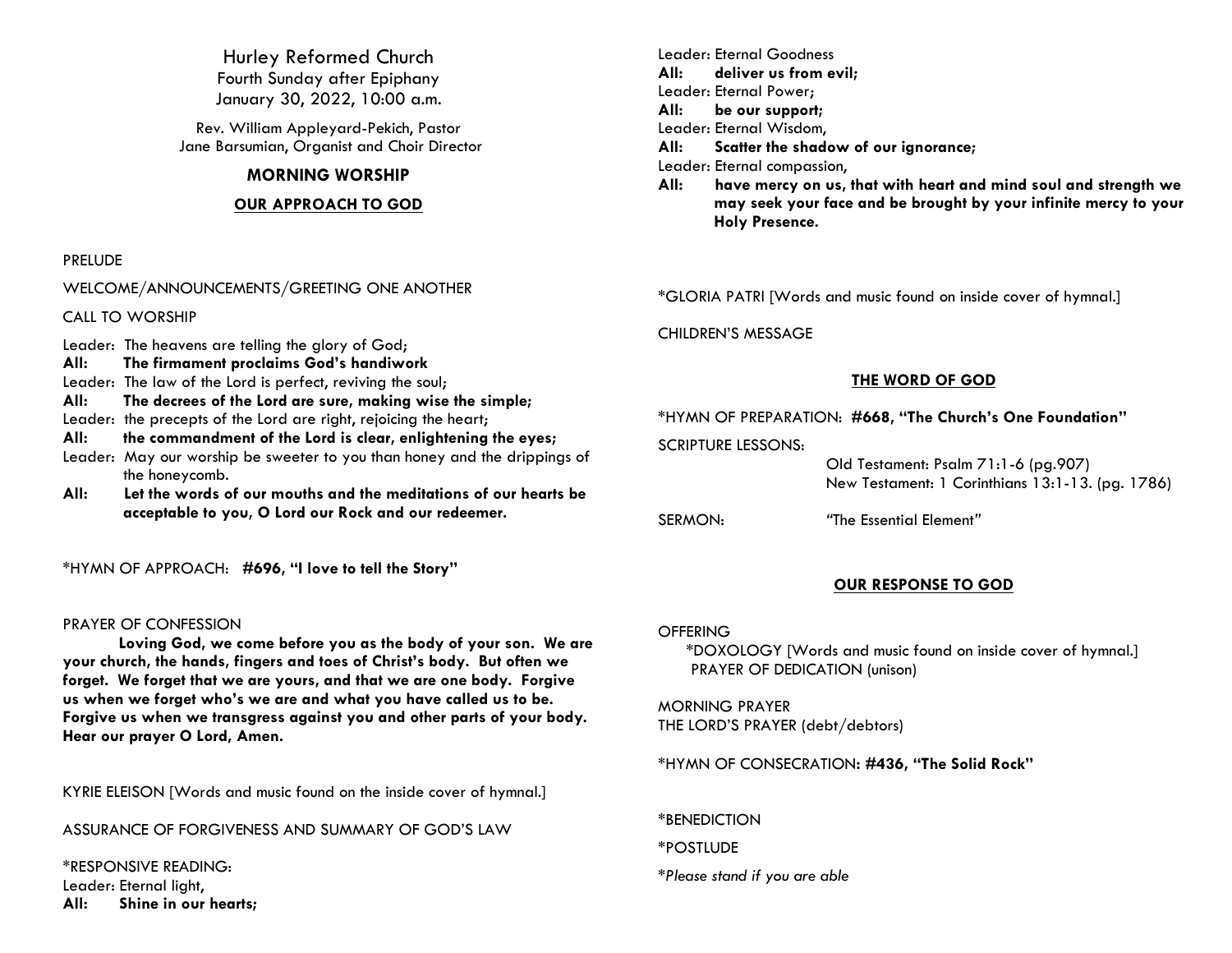#### **Welcome to Hurley Reformed Church!**

With joy we welcome your presence among us today. Let the words of the psalmist set the tone of our worship: "Sing praises to the LORD, O you faithful ones, and give thanks to his holy name--joy comes with the morning" (Psalm 30:4-5 NSRV)

**In Person and Zoom Worship** happens at 10am! Our Zoom link is located on our Web site under Worship Material.

**Ushers assisting in the service** are Lisa Longto and Dino Sumerano. **Mission of the month-** Angel Food East

**Reach out to those who need your support in their day to day needs:**  Judy Bell (Terry Gaffken's mom) needs prayers; Shirley Ruth is in Golden Hill; Bev Roosa is at the Terraces at Brookmeade; Fred Horvers is at TenBroeck; Lori Pinkham is in Wingate at Ulster; Anthony DiPietro (son of MaryAnn DiPietro); Marie Dressel, David Giles, Barbara Sartorius, New Hampshire **Audio recordings** of the weekly sermon are available on our website,

HurleyReformedChurch.org.

**Hurley Reformed Church** 11 Main Street, PO Box 328, Hurley NY 12443

845-331-4121 www.HurleyReformedChurch.org

## **Staff**

Rev. William Appleyard-Pekich Tara Lockart- Church Secretary pastor@HurleyReformedChurch.org admin@HurleyReformedChurch.org

Organist/Choir Director – Treasurer – Arlene Cotich Jane Barsumian, M.Ed.

**Consistory 2022**

Hours: T,W,TH,F, 9-2

Dennis Croswell, *Property & Maintenance* Allan Dumas Christopher Decker, *Information Technology* Lee Gable Glenn Decker, *Finance* Jeanne Ouenzer Lisa Longto, *Clerk* David Kent, *Youth Ministry* Linda Moon, *Missions* Dino Sumerano, *Worship* Bill Baldinger Robert Kindt

## **Elders Deacons**

Rev. Charles E. Stickley, *Pastor Emeritus*

**Stickley Gardens Columbarium . . .** A sacred place of beauty and contemplation. (*Located on the south lawn of the church.)* 

The lone candle on the chancel is our Peace Candle. It represents this church's support for the men and women in military service, and our prayer that one day we will live in a world where their sacrifice is no longer needed.



Hurley Reformed Church Hurley, New York

The Rev. William Appleyard-Pekich Minister of Word and Sacrament

## *Welcome*

*May the doors of this church be wide enough to receive all who need human love and fellowship, and a Father's care; and narrow enough to shut out all envy and hate.*

*Enter to Worship Depart to Serve*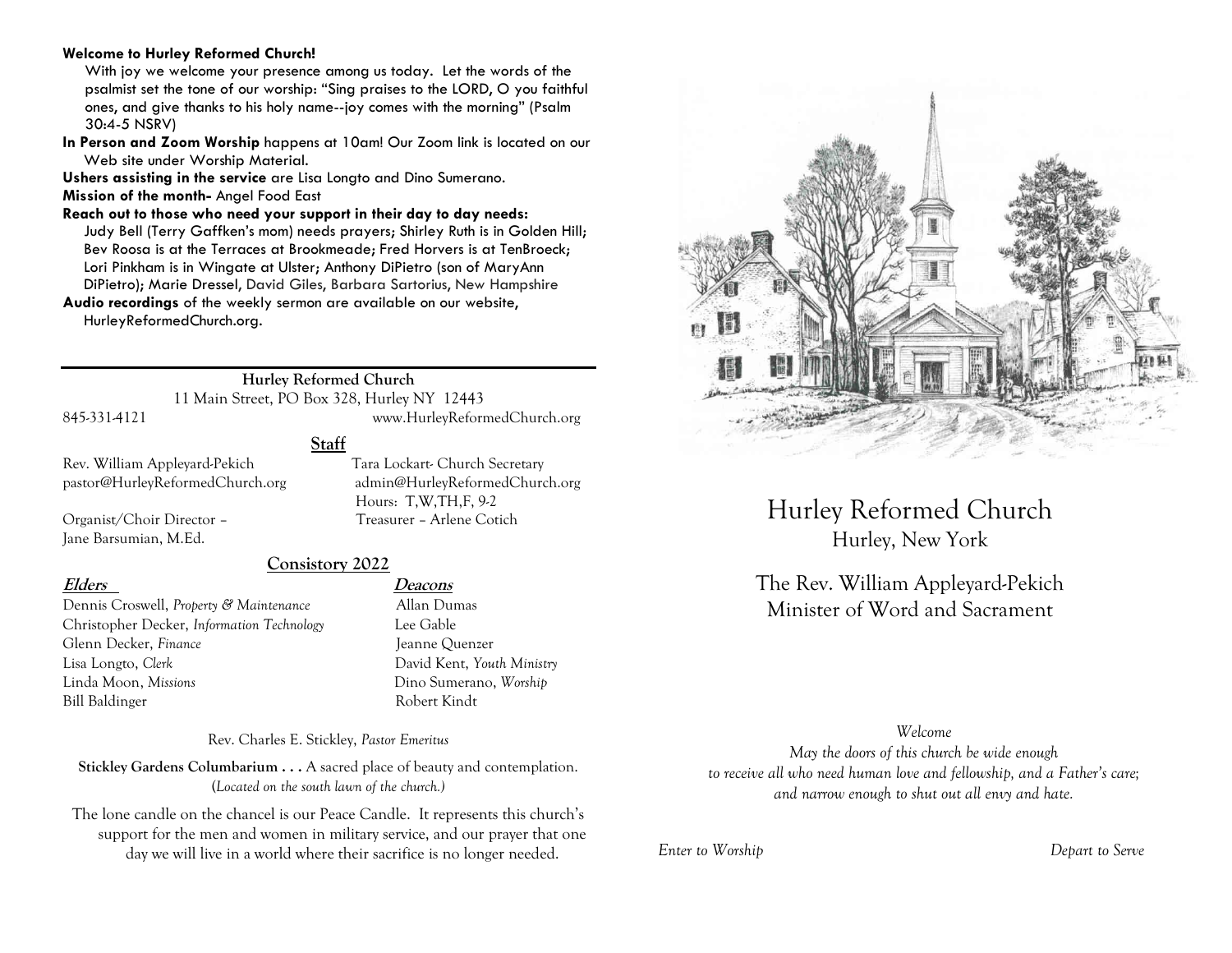# **#696 I love to tell the Story**

- 1. I love to tell the story of unseen things above, Of Jesus and His glory, of Jesus and His love; I love to tell the story, because I know 'tis true, It satisfies my longings as nothing else would do.
	- o *Refrain:* I love to tell the story, 'Twill be my theme in glory, To tell the old, old story Of Jesus and His love.
- 2. I love to tell the story, more wonderful it seems Than all the golden fancies of all our golden dreams; I love to tell the story, it did so much for me, And that is just the reason I tell it now to thee.
- 3. I love to tell the story, 'tis pleasant to repeat, What seems each time I tell it more wonderfully sweet; I love to tell the story, for some have never heard The message of salvation from God's own holy Word.
- 4. I love to tell the story, for those who know it best Seem hungering and thirsting to hear it like the rest; And when in scenes of glory I sing the new, new song, 'Twill be the old, old story that I have loved so long.

# **#668 The Church's One Foundation**

1 The church's one Foundation is Jesus Christ her Lord; she is His new creation, by water and the Word; from heav'n He came and sought her to be His holy bride;

with His own blood He bought her, and for her life He died.

2 Elect from ev'ry nation, yet one o'er all the earth, her charter of salvation, one Lord, one faith, one birth; one holy Name she blesses, partakes one holy food, and to one hope she presses, with ev'ry grace endued.

3 'Mid toil and tribulation, and tumult of her war, she waits the consummation of peace for evermore; till with the vision glorious her longing eyes are blest, and the great church victorious shall be the church at rest.

4 Yet she on earth hath union with God the Three in One, and mystic sweet communion with those whose rest is won. O happy ones and holy! Lord, give us grace that we, like them, the meek and lowly, on high may dwell with Thee.